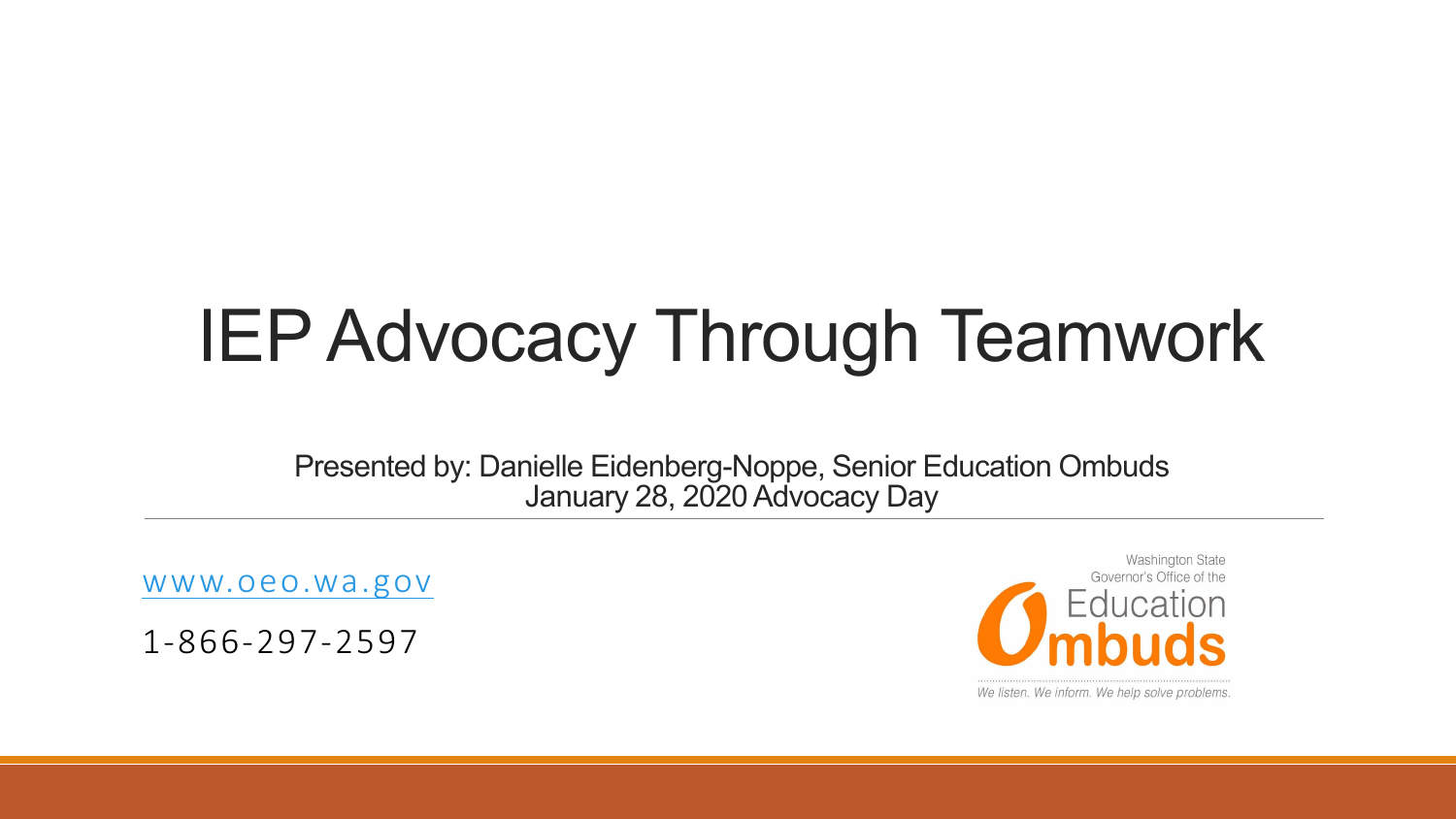# History of the OEO

Tackling the Opportunity Gap in k-12 Washington State Public Schools

Founded by the state legislature in 2006

**OEO's Mission**: We work with families, communities, and schools to navigate educational challenges and increase collaborative problem-solving so that every student can fully participate in and benefit from public education in Washington.

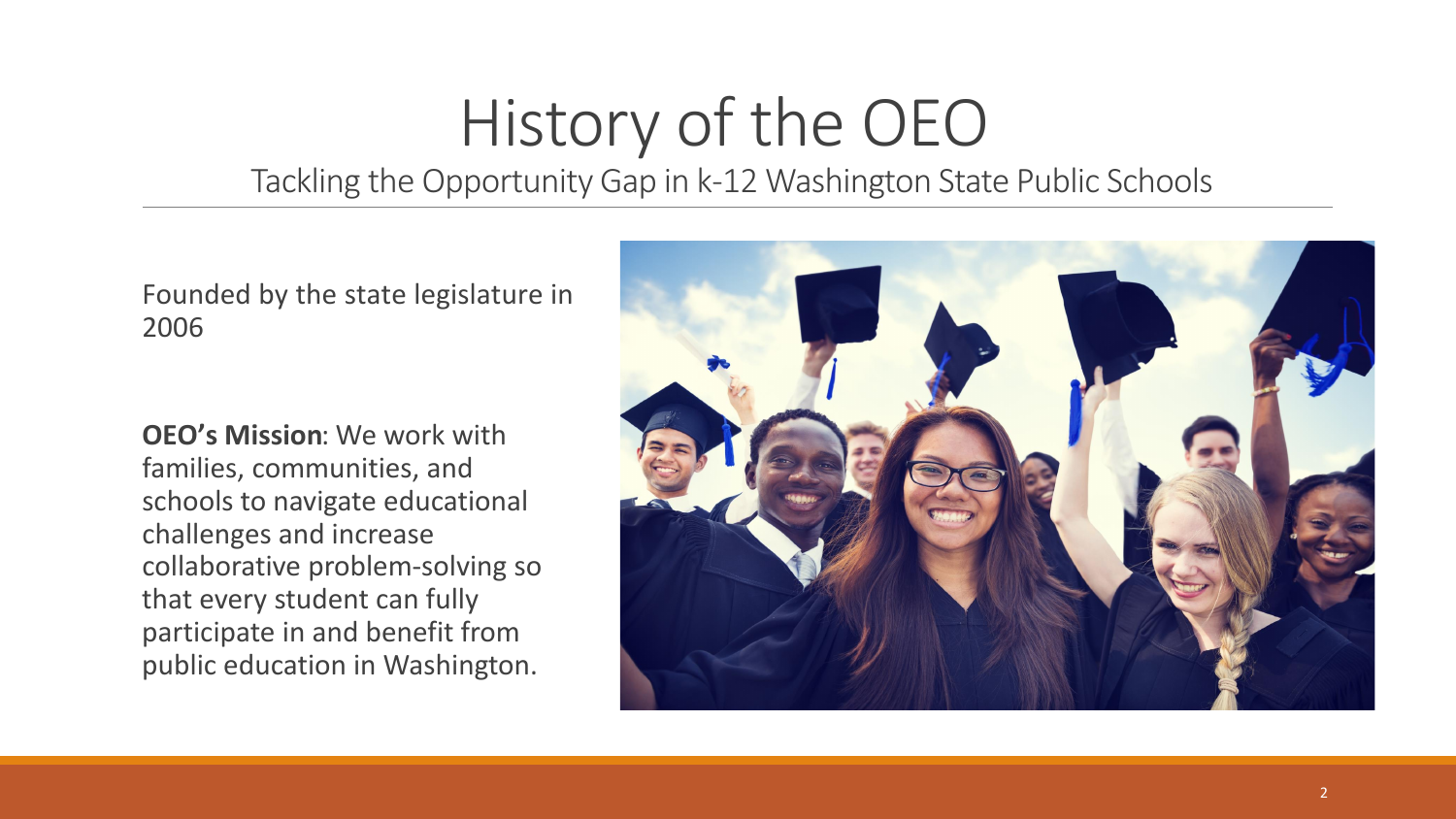### What OEO Does We listen. We inform. We help solve problems.

### CASEWORK TRAININGS & OUTREACH POLICY

Read more about how we work with families, educators and community professionals on our website: [www.oeo.wa.gov/contact](http://www.oeo.wa.gov/contact).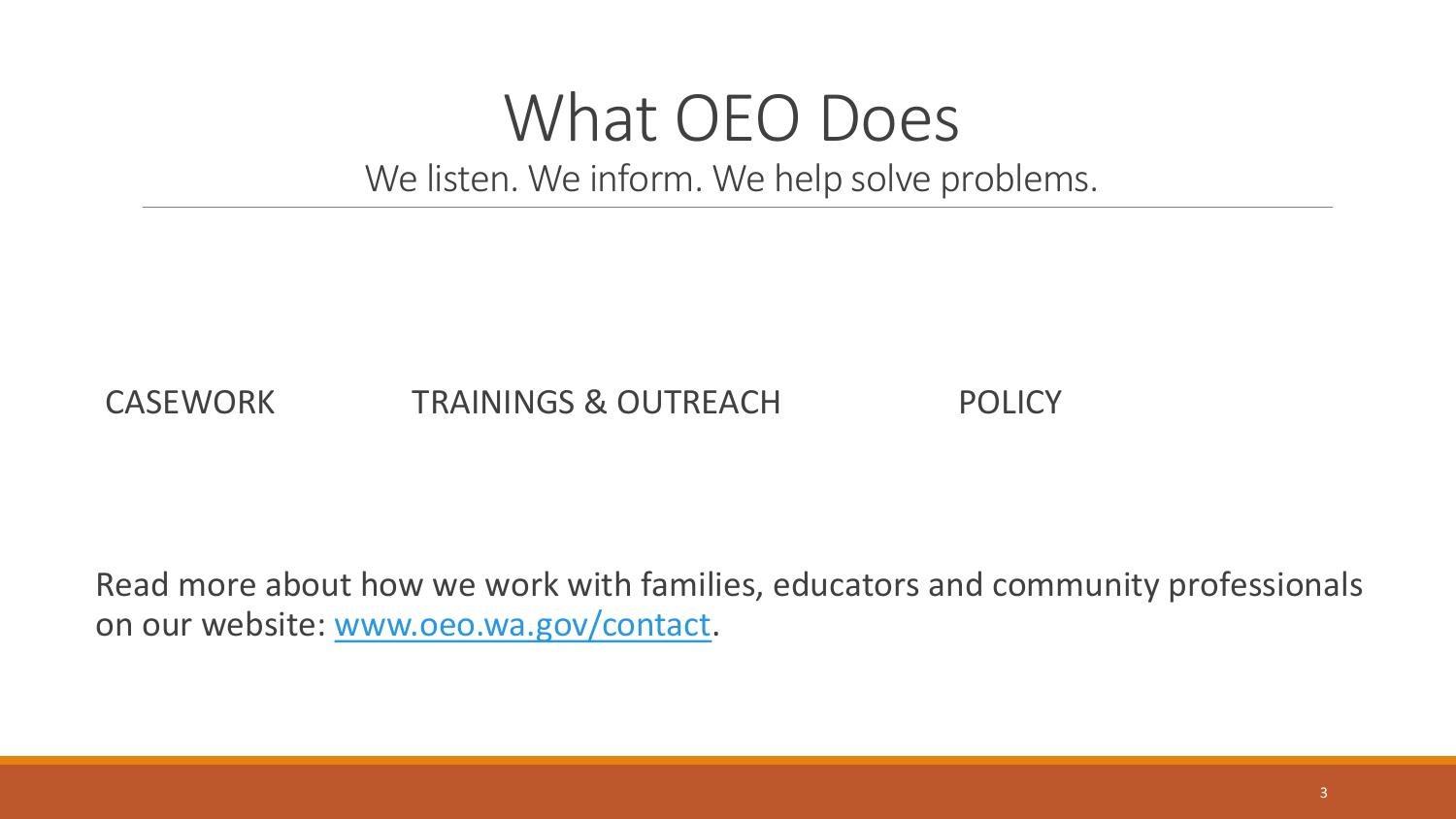## Focus for Today: Advocacy through Teamwork

- 1. Evaluations
- 2. Goal Setting and Tracking Student's Progress
- 3. Prior Written Notices (Tracking Team's Process)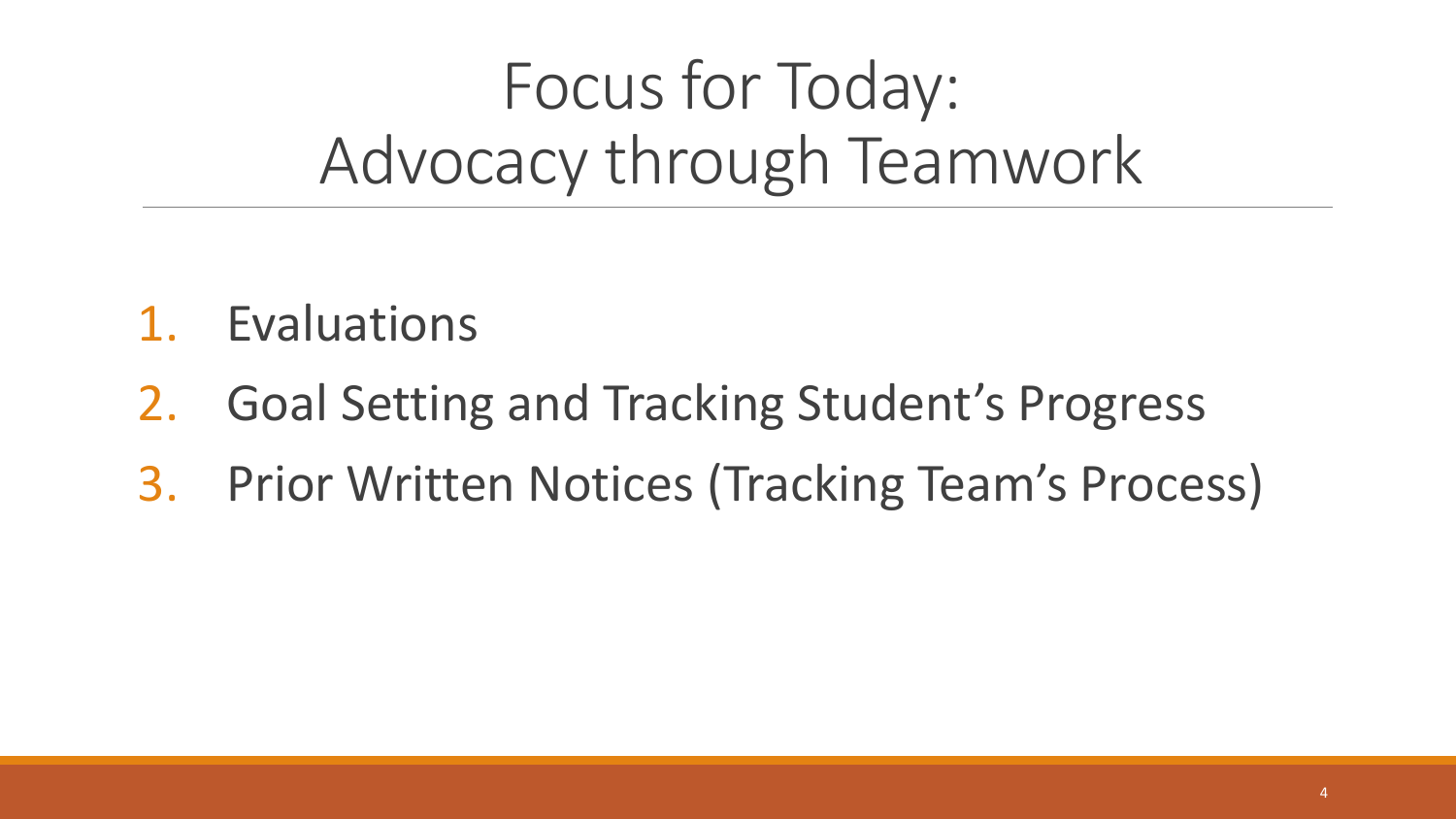## 1. Reviewing Evaluation Reports

- Does it give a full picture of my child's strengths and challenges?
- Does it accurately describe my child?
- Does it address the concerns that I have about my child's progress at school?
- •Does it explain what kind of supports my child needs?
- •Does it raise new questions?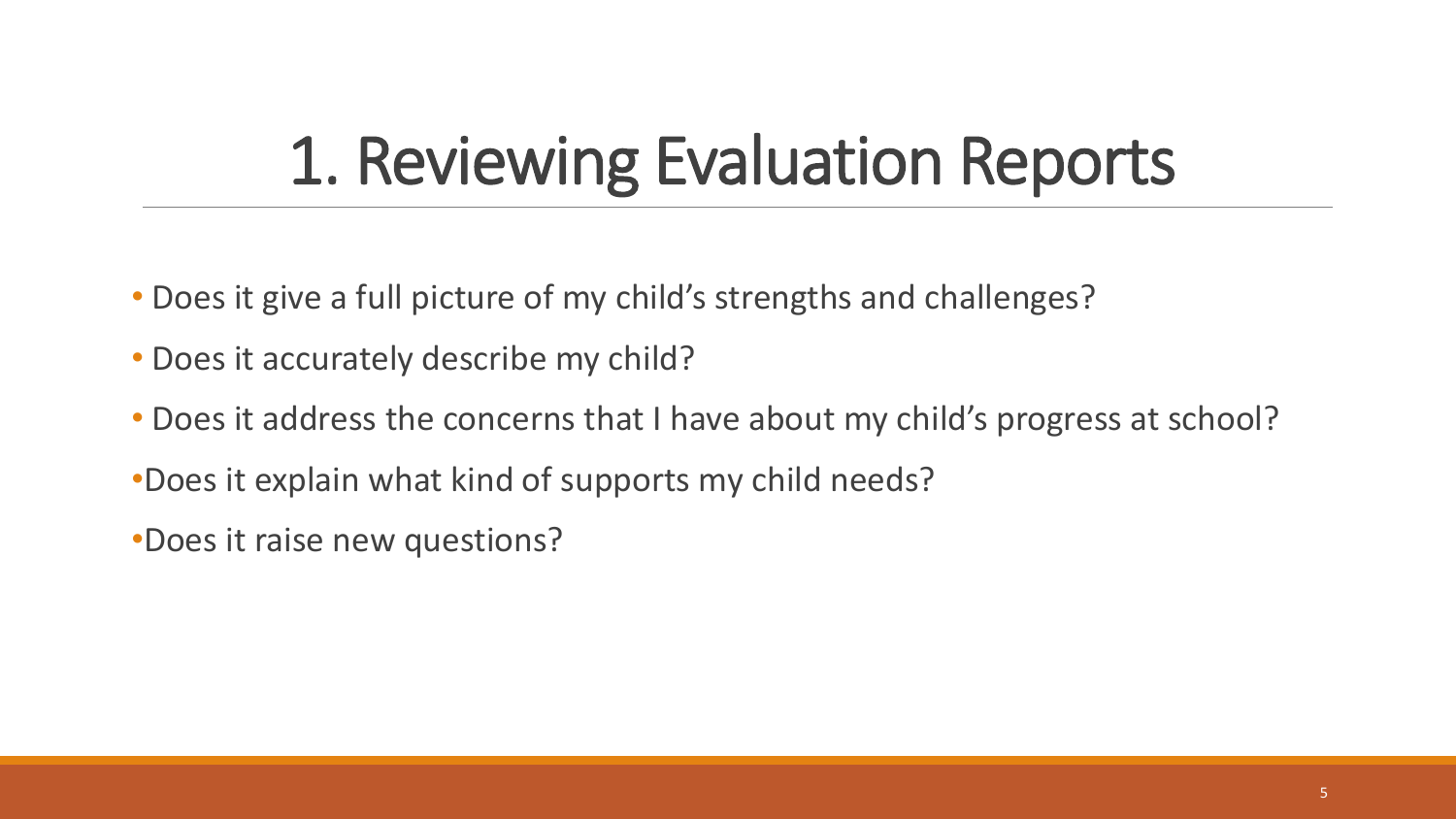### Re-evaluations

- At least every 3 years unless the district and parent agree it is unnecessary;
- Or more often, if a student's needs change and the current evaluation does not provide enough information for the IEP team;
- or if the child's parent or teacher requests it; but
- **Not more than once a year unless the parent and district agree.**

*Note: re-evaluations are generally required before a "change in placement" (from more or less restrictive/inclusive*<br>settings, or other significant change).

Requests for early re-evaluation, in one or more areas of concern, should also be IN WRITING, and can be given to<br>the child's IEP case manager or a school psychologist.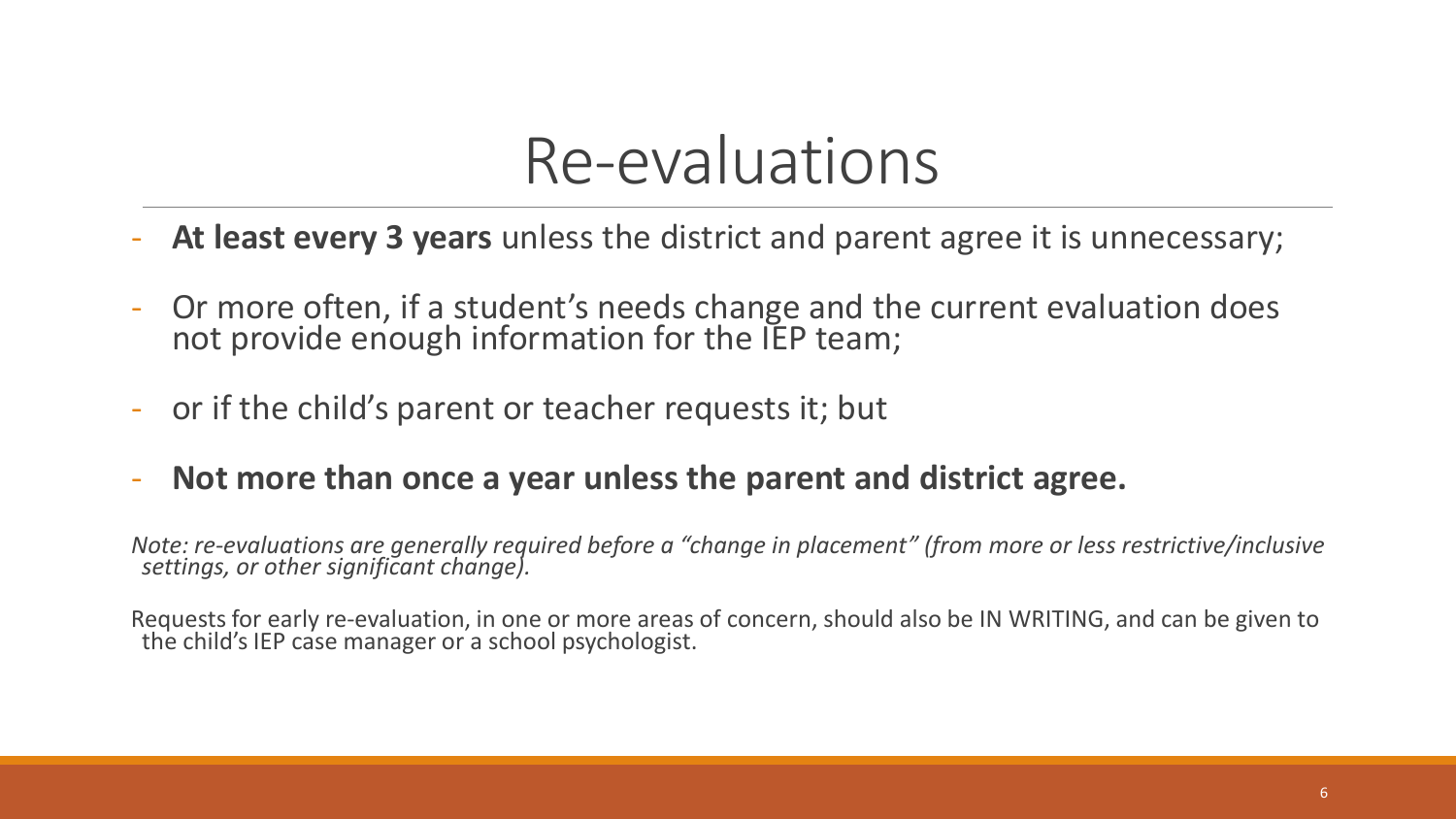## 2. Setting Goals & Tracking Progress

How does a team decide what goals to include in an IEP?

Where can you find information about how progress will be monitored and reported on your child's IEP goals?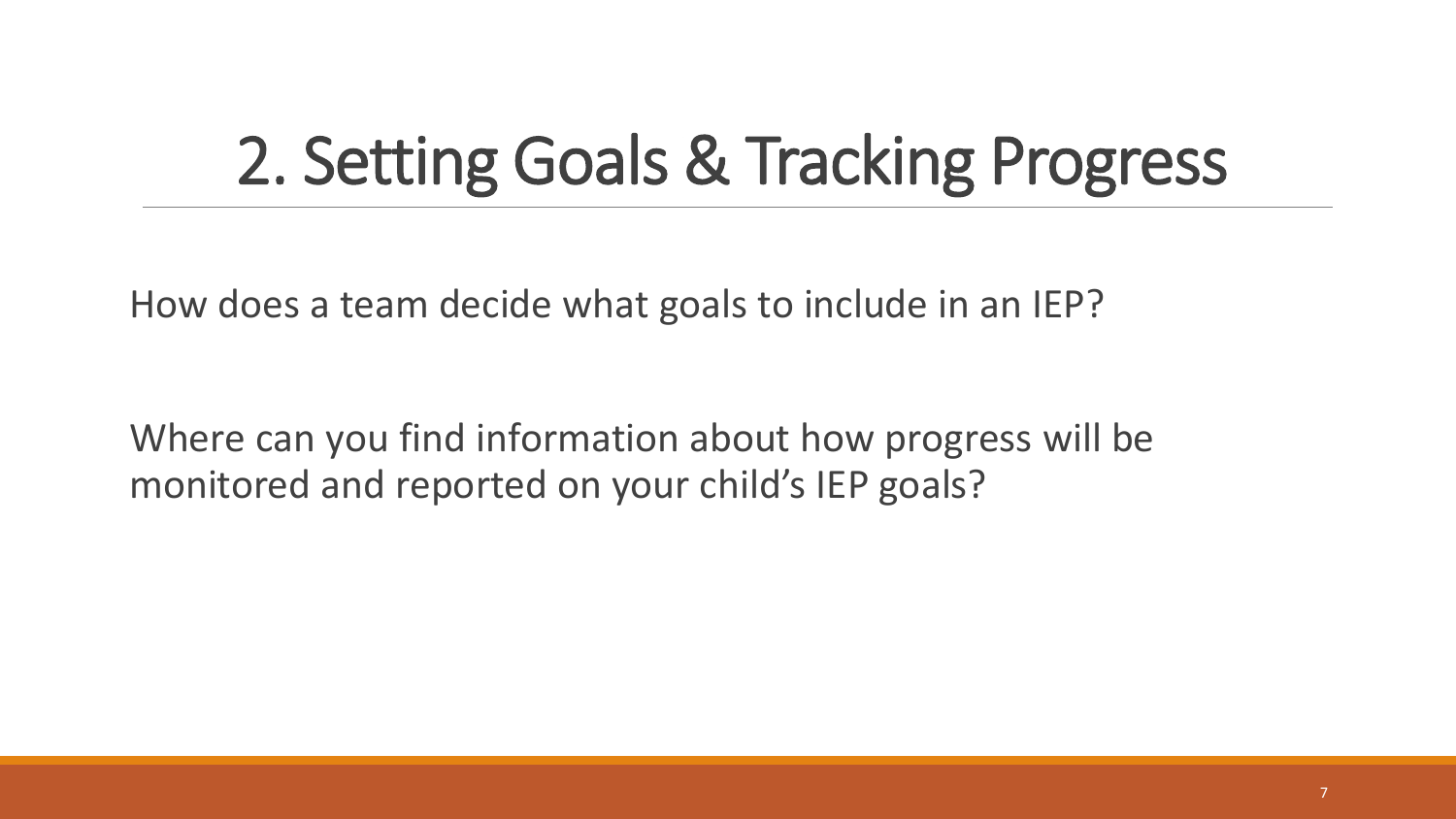### Present Levels of Performance & Measurable Annual Goals

**Present levels of performance**: describe the student's **current** abilities and challenges in each academic and functional area affected by disability;

**Measurable Annual Goals**:

- Identify particular skills,
- That will be targeted with specially designed instruction,
- To enable the student to be involved in and make progress in the general education curriculum, and
- Meet each of the other needs that result from the child's disability.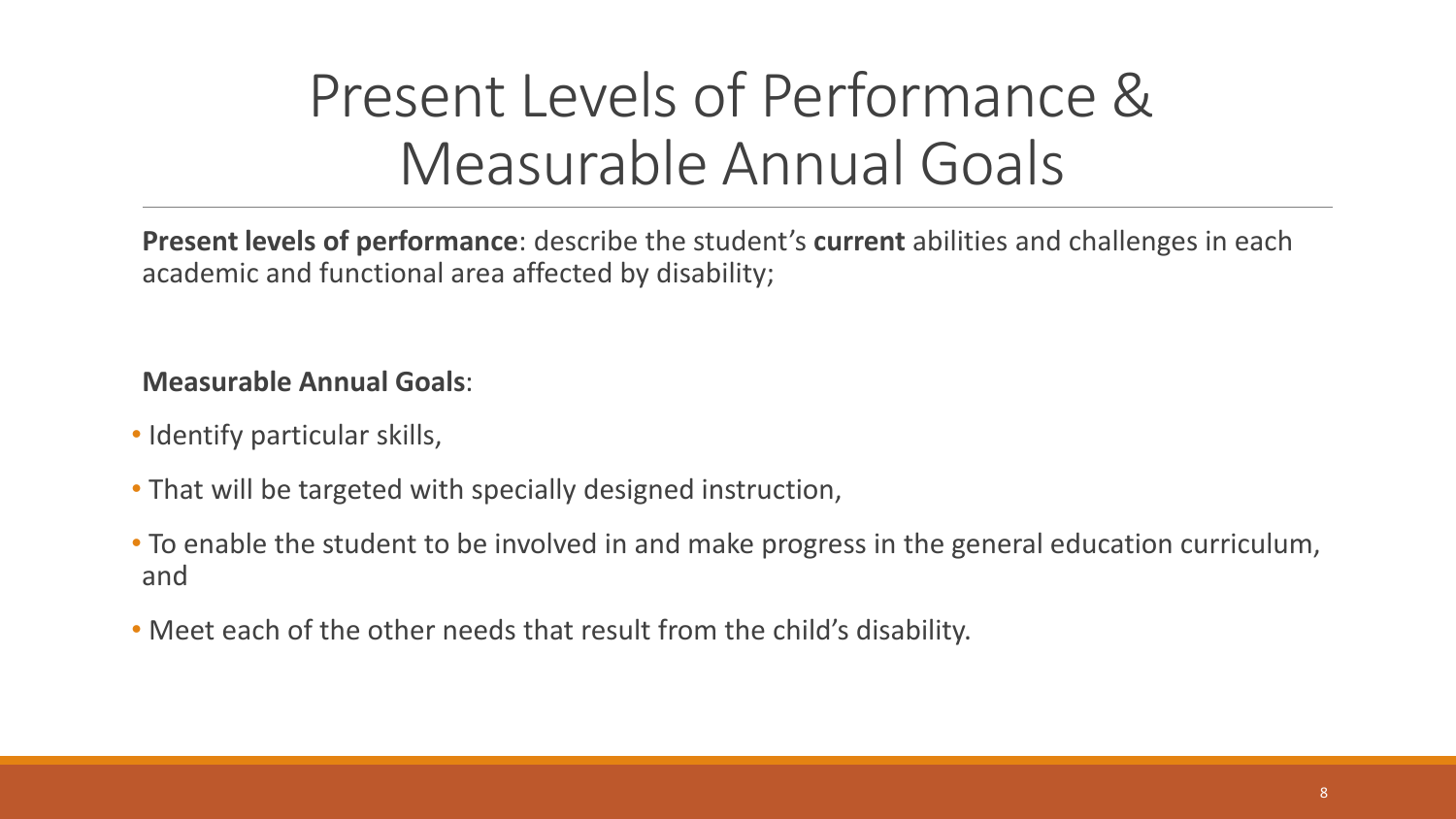## Goals & FAPE (Free Appropriate Public Education)

The IEP outlines the plan for how each child will be provided a "FAPE."

The goals in the IEP describe the progress the team expects the student will be able to make if they receive the services and supports described in the IEP.

If a child is not making progress on their goals, that is a signal for the IEP team to review and revisit the plan.

What are some steps a team can take if a student is not making progress on their goals?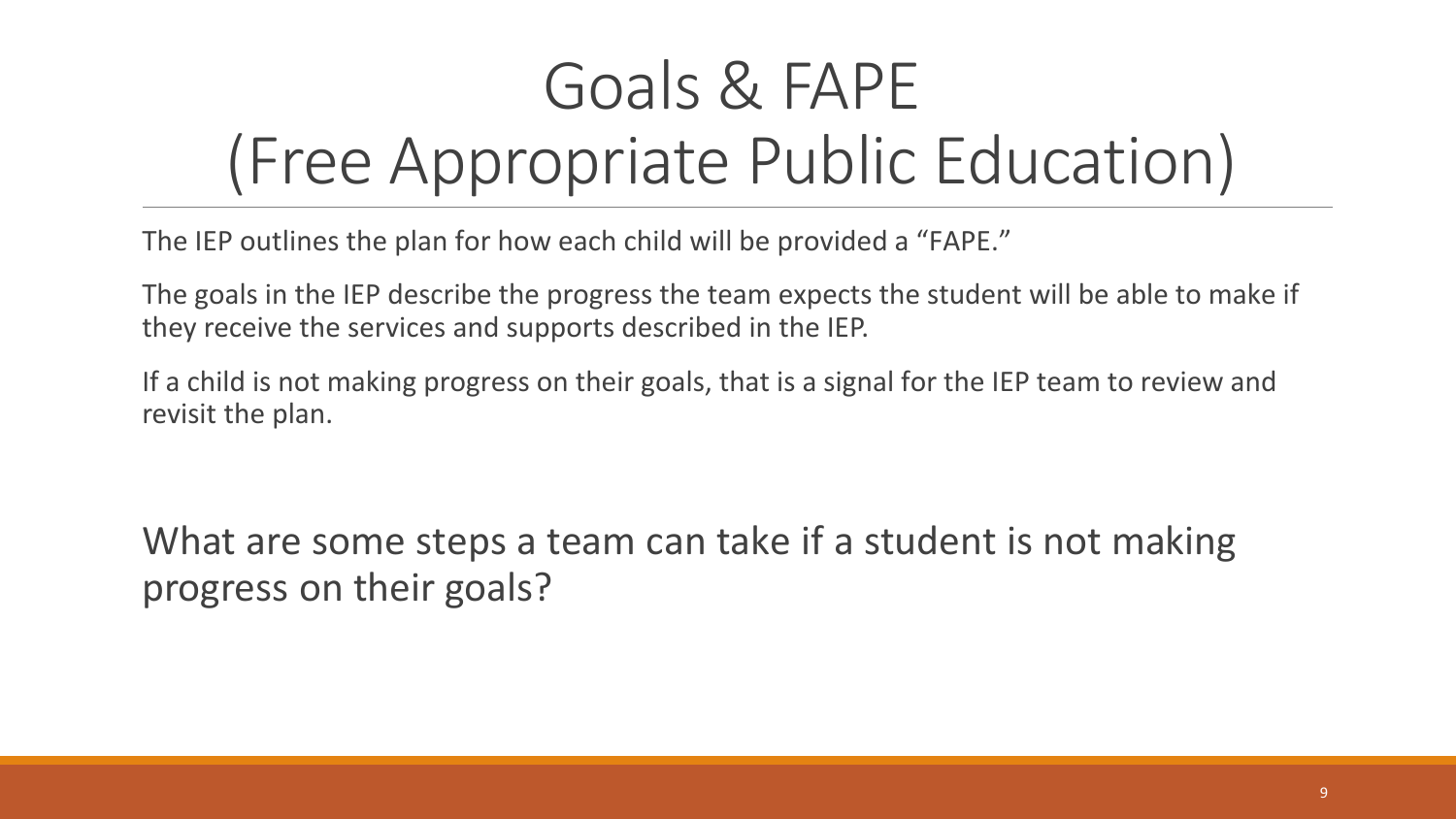## 3. Tracking the Team's Work – the "PWN"

Prior Written Notices: when a decision is made about eligibility, evaluation, placement or "FAPE"

The PWN is required **when:**

- **a district proposes an action or change, or**
- **a parent makes a request and a district agrees or rejects it**

It must explain the action requested or proposed, the decision made, and the reasons for it.

It must be translated into a parent's native language if the parent does not read English.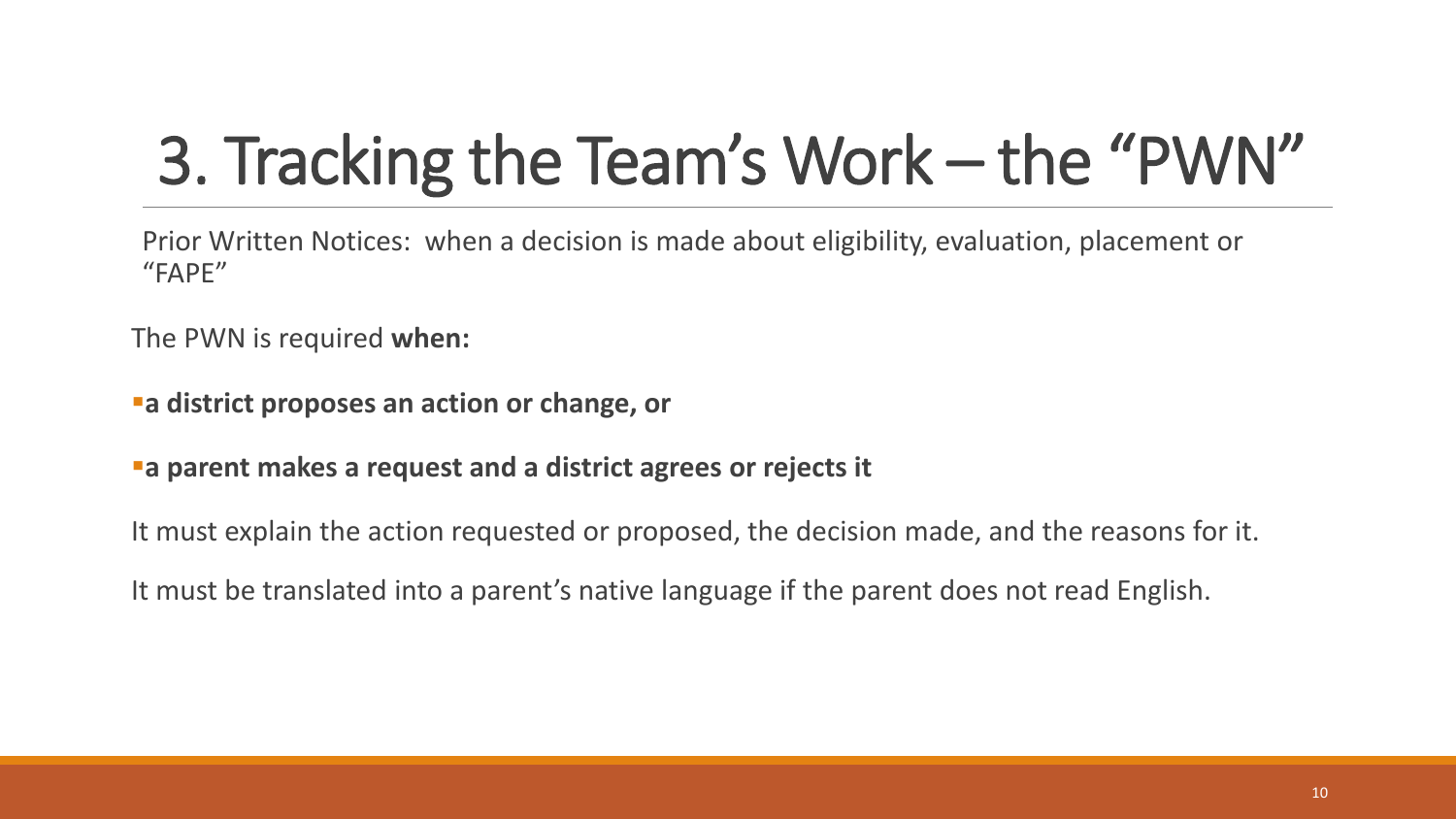## Questions/Discussion

How do you understand the connection between evaluations and IEPs?

What role can you play in helping to monitor whether the IEP is working?

How can you help make sure there is a clear record of important decisions about your child's education?